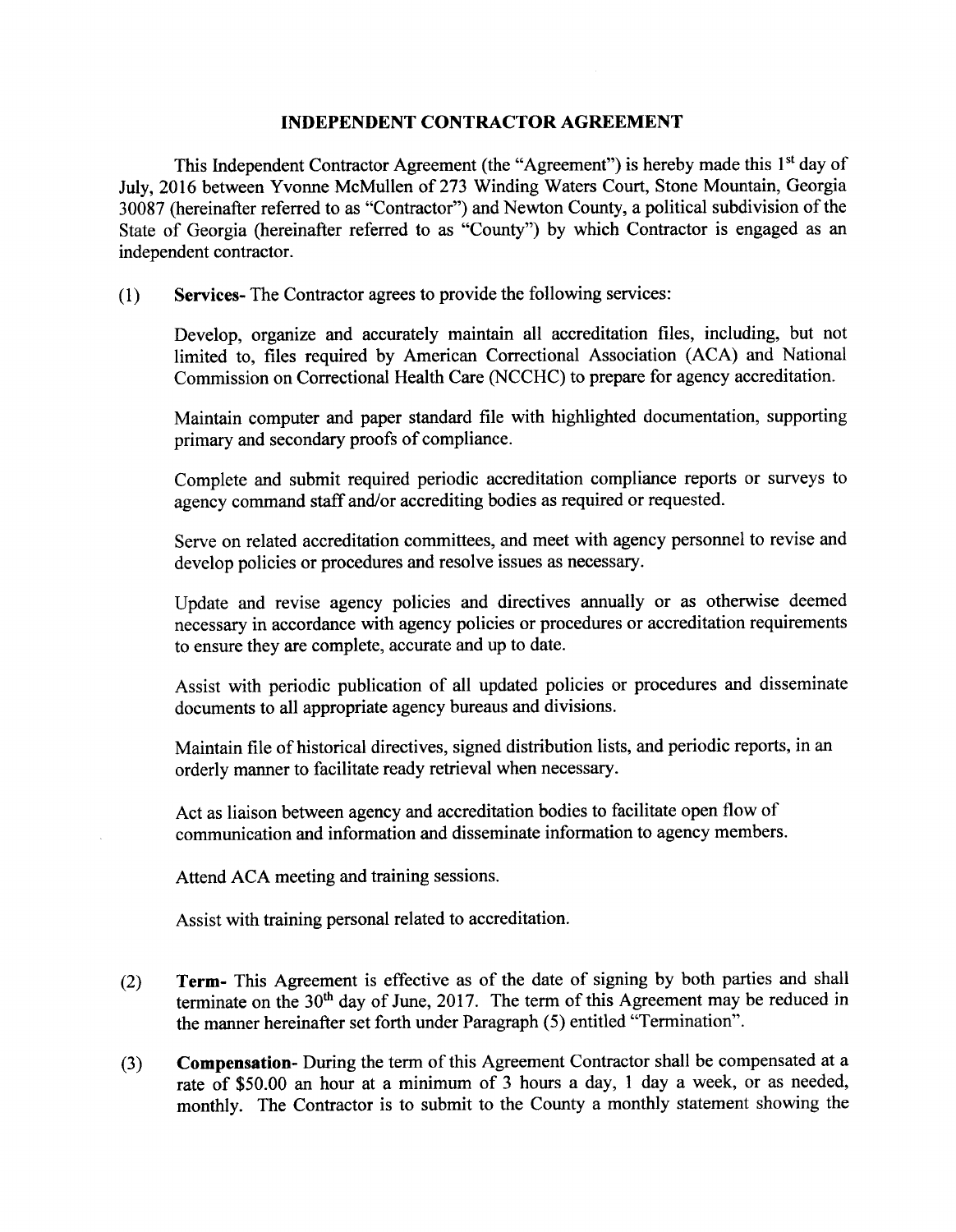dates and times worked, a brief description of the services provided, the total number of hours worked, the rate of payment and the total amount owed. The total compensation shall not exceed \$10,000 for the twelve-month period ending June 30, 2017, unless this Agreement is amended by written instrument.

- 4) Independent Contractor Status- Contractor is engaged as an independent contractor and not as an employee of either Newton County is not entitled to participate in Newton County's health insurance program, pension plan, and/or other benefits provided to fulltime employees of Newton County. As an independent contractor, Contractor is responsible for the payment of applicable social security and employment taxes. Contractor shall not be entitled to unemployment compensation upon termination of this Agreement or worker's compensation for any injuries sustained while performing the scope of work under this Agreement. Contractor shall provide his or her own transportation and pay all related expenses such as gasoline, maintenance, insurance, repairs, license fees, and ad valorem taxes.
- 5) Termination- Termination for Convenience: Newton County may terminate this Agreement at any time for any reason (or no reason) upon fifteen (15) days prior written notice. As full compensation under this Agreement, Contractor shall be entitled to compensation earned prior to the date of the notice of termination plus one additional payment of the bi-monthly amount listed in Paragraph 3.
	- a. Termination for Cause: This Agreement may be terminated by Newton County immediately and without prior notice for any of the following:
		- 1) Contractor's failure to perform his or her duties in a competent manner, as determined by the Sheriff, in his sole discretion;
		- 2) Contractor's failure to perform the duties assigned, as determined by the Sheriff, in his sole discretion;
		- 3) Contractor is charged with <sup>a</sup> felony, crime of moral turpitude, act of fraud or other crime involving dishonesty, or any crime against children;
		- 4) Contractor violates any applicable duties of confidentially;
		- 5) Contractor uses any illegal drug; or
		- 6) Contractor commits any act or acts that could reflect discredit on or bring disrepute to the County.

As full compensation under this Agreement, Contractor shall be entitled to compensation earned prior to the date of the for cause termination.

6) Integration and Modification- This Agreement represents the sole and entire agreement between the Contractor and the County and all offers, negotiations or agreements between the parties are merged herein.

No modification of the contract is binding unless it is in writing and signed by the parties hereto.

Time is of the essence for this Agreement.